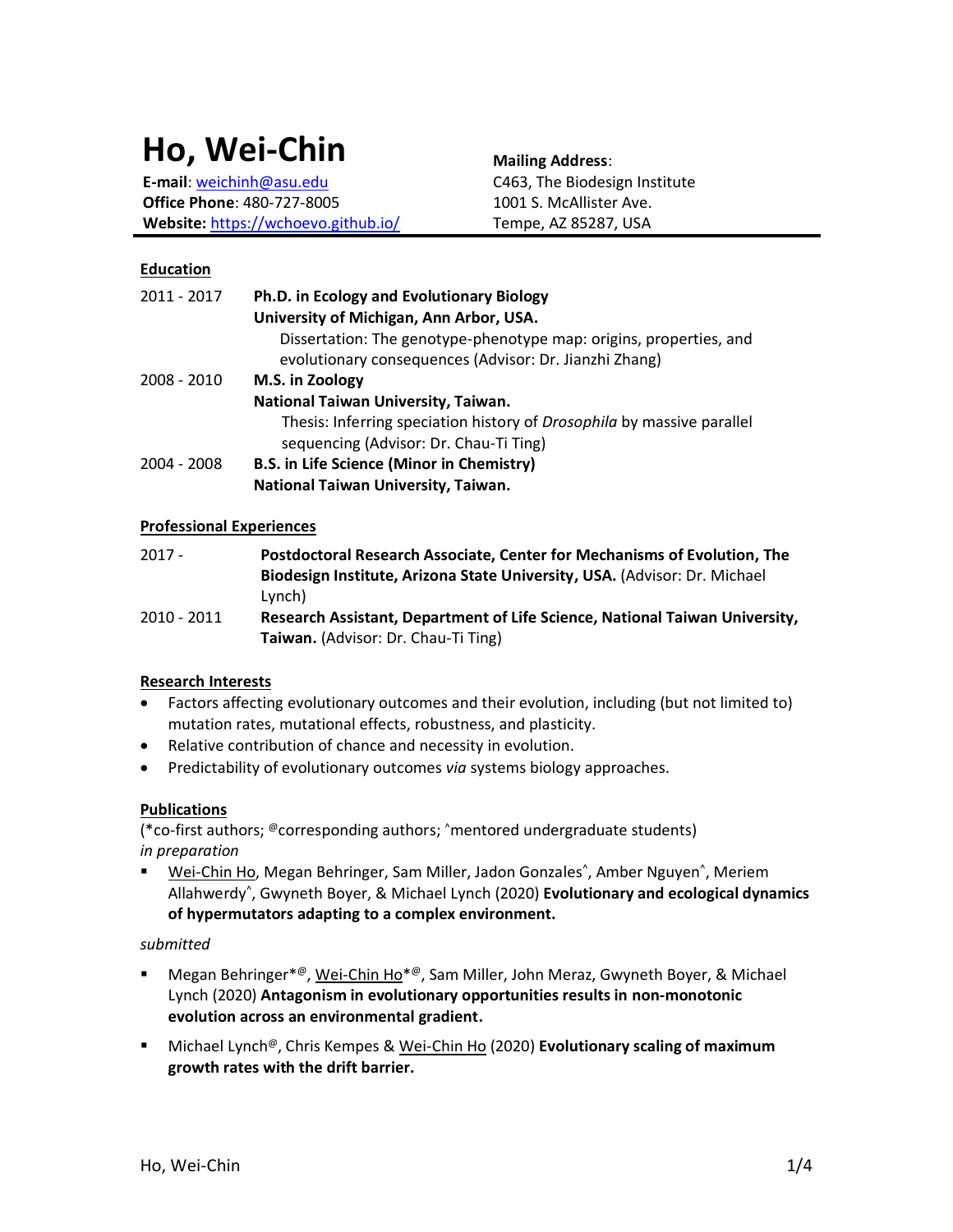8. Wei-Chin Ho\*, Diyan Li\*, Qing Zhu, & Jianzhi Zhang@ (2020) **Phenotypic plasticity as a longterm memory easing readaptations to ancestral environments.** *Science Advances*. *in press*.

7. Michael Lynch@ & Wei-Chin Ho (2020) **The limits to estimating population-genetic parameters with temporal data.** *Genome Biol. Evol. in press.*

6. Wei-Chin Ho & Jianzhi Zhang@ (2019) **Genetic gene expression changes during environmental adaptations tend to reverse plastic changes even after the correction for statistical nonindependence.** *Mol. Biol. Evol.* 36(3):604-612.

5. Wei-Chin Ho & Jianzhi Zhang@ (2018) **Evolutionary adaptations to new environments generally reverse plastic phenotypic changes**. *Nat. Comm.* 9: 350*.*

4. Wei-Chin Ho, Yoshikazu Ohya, & Jianzhi Zhang@ (2017) **Testing the neutral hypothesis of phenotypic evolution.** *Proc. Natl. Acad. Sci. U.S.A.* 114(46): 12219-12224.

3. Calum J. Maclean\*, Brian P.H. Metzger\*, Jian-Rong Yang\*, Wei-Chin Ho, Bryan Moyers, & Jianzhi Zhang@ (2017) **Deciphering the genic basis of yeast fitness variation by simultaneous forward and reverse genetics**. *Mol. Biol. Evol*. 34(10): 2486-2502.

2. Wei-Chin Ho & Jianzhi Zhang@ (2016) **Adaptive genetic robustness of** *Escherichia coli* **metabolic fluxes.** *Mol. Biol. Evol.* 33(5): 1164-1176.

1. Wei-Chin Ho & Jianzhi Zhang@ (2014) **The genotype-phenotype map of yeast complex traits: basic parameters and the role of natural selection.** *Mol. Biol. Evol.* 31(6): 1568-1580.

## **Public Talks and Conference Oral Presentation**

- "**Phenotypic changes in organismal adaptation to new environments: plasticity distorts while evolution restores**"
	- Annual Meeting of SMBE, Gold Coast, Australia, July 2016
- "**Adaptive origin of the genetic robustness of metabolic fluxes**" Annual Meeting of SMBE, Vienna, Austria, July 2015
- "**Prevalent adaptive evolution of morphological traits in the budding yeast** *Saccharomyces cerevisiae*"

Annual Meeting of SMBE, San Juan, Puerto Rico, June 2014

- "**Natural selection for robustness shapes the genetic architecture of yeast complex traits**" University of Michigan, Ann Arbor, Jan 2013
- "**Expression divergence between two behavioral races of** *Drosophila melanogaster*  **revealed by whole transcriptome analyses**" Annual Meeting of SMBE, Lyon, France, July 2010

#### **Conference Poster Presentation**

• "**Evolutionary and ecological dynamics of** *Escherichia coli* **mutators adapting to a complex environment**" Gordon Research Conference on Molecular Mechanisms in Evolution, Easton, MA, USA, May 2019

• "**Experimental evolution of** *Escherichia coli* **mutators in a complex environment**" Annual Meeting of SMBE, Yokohama, Japan, July 2018

• "**Does genetic correlation constrain or facilitate long-term phenotypic evolution?**" Annual Meeting of SMBE, Austin, TX, USA, July 2017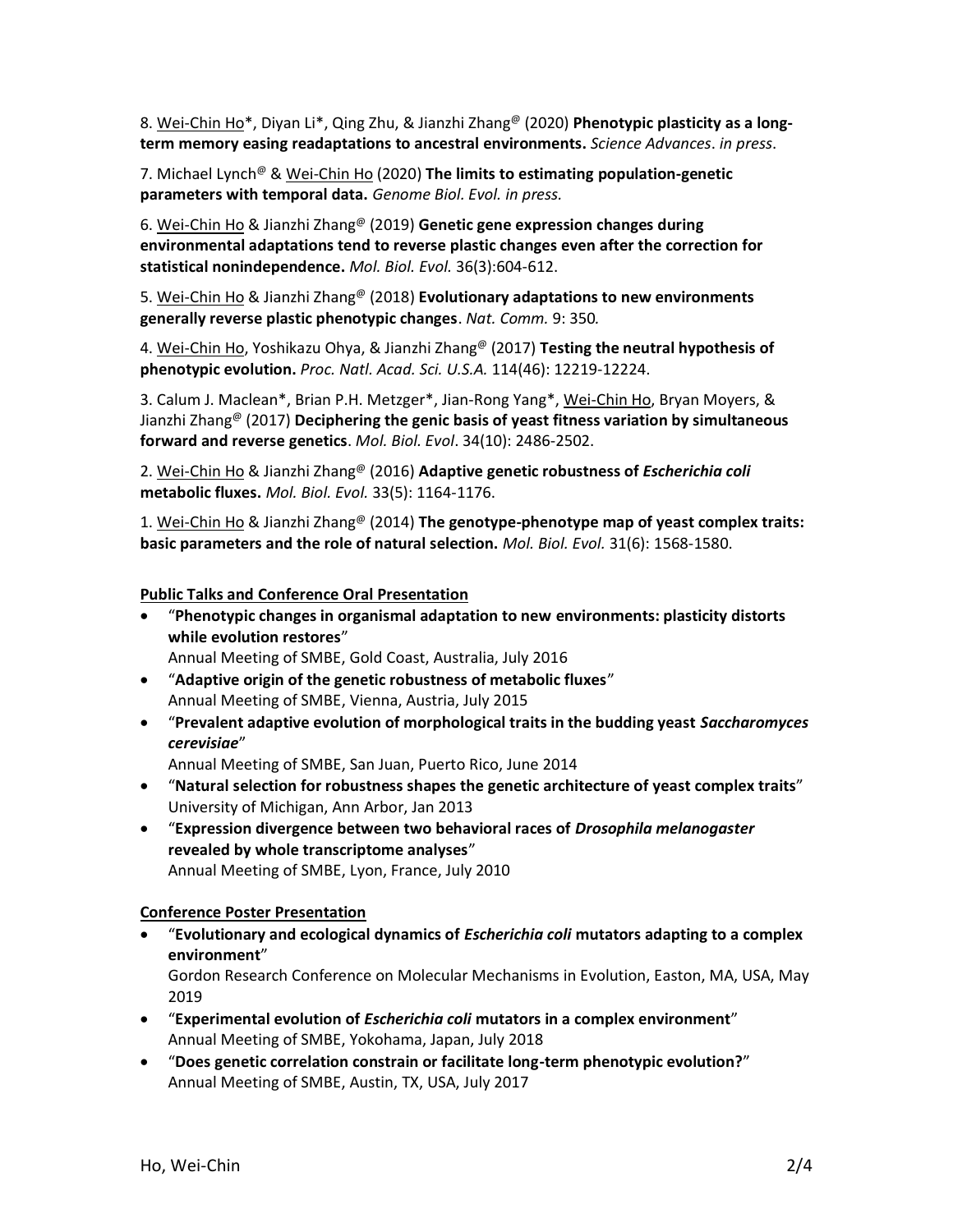• "**Testing the neutral hypothesis of phenotypic evolution using 220 morphological traits in yeast**"

Annual Meeting of SMBE, Chicago, IL, USA, July 2013

- "**Genome-wide genetic architecture of morphological traits in yeast**" Annual Meeting of SMBE, Dublin, Ireland, June 2012
- "**Differential gene expression between two behavioral races of** *Drosophila melanogaster*" Asian-Pacific *Drosophila* Research Conference, Taipei, Taiwan, May 2011
- "**Searching candidate loci responsible for behavior differentiation between two** *Drosophila melanogaster* **races by genomic approaches**"
- Symposium on College of Life Science, National Taiwan University, Taipei, Taiwan, June 2010 • "**Incomplete lineage sorting in** *Drosophila simulans* **clade**"

Symposium on College of Life Science, National Taiwan University, Taipei, Taiwan, June 2009

# **Mentoring Experiences**

- Mentoring undergraduate researchers:
	- Meriem Allahwerdy (2019)
	- **Tristan Chen (2019)**
	- Jadon Gonzales (2018-)
	- **•** Lily King (2019-)
	- Amber Nguyen (2018-2019)
- Mentoring graduate student instructors in the class Supervised Teaching (EEB/MCDB 801), University of Michigan, W2017

# **Teaching Experiences**

- Graduate Student Instructor, Genetics (BIOLOGY 305), University of Michigan, W2017, W2015, W2013, W2012
- Graduate Student Instructor, Evolution, University of Michigan (EEB 390), F2013
- Graduate Student Instructor, Introductory Biology: Ecology and Evolution (BIOLOGY 171), University of Michigan, F2011
- Teaching Assistant, Population Genetics (EEB 5045), National Taiwan University, F2010, F2009, F2008
- Teaching Assistant, Genetics (LS 3007), National Taiwan University, Sp2010
- Teaching Assistant, General Biology (LS 1006), National Taiwan University, F2009
- Teaching Assistant, General Biology Laboratory (LS 1017), National Taiwan University, F2008

# **Awards and Fellowships**

- Young Investigator Travel Award, Annual Meeting of the Society for Molecular Biology and Evolution, 2018-2015
- Rackham One-Term Dissertation Fellowship, Rackham Graduate School, University of Michigan, 2016
- Graduate Travel Award, Annual Meeting of the Society for Molecular Biology and Evolution, 2014, 2010
- Chia-Lun Lo Fellowship (\$10,000), Rackham Graduate School, University of Michigan, 2013
- Scholarship of Government Sponsorship for Overseas Study in Systematic Biology (Taiwan), 2011 (declined)
- Dean's Award, College of Life Science, National Taiwan University, 2010